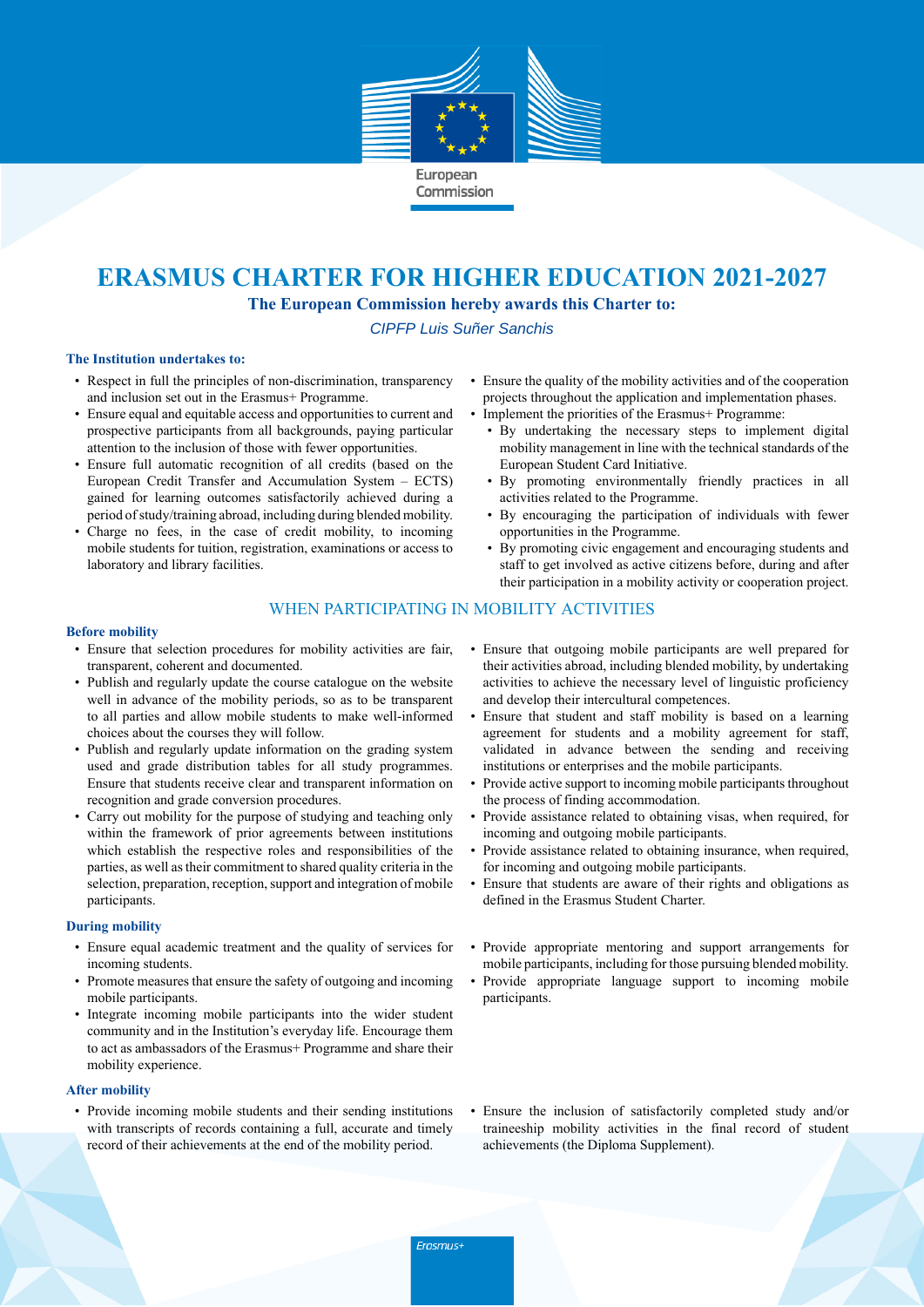- Ensure that all ECTS credits gained for learning outcomes satisfactorily achieved during a period of study/training abroad, including during blended mobility, are fully and automatically recognised as agreed in the learning agreement and confirmed by the transcript of records/traineeship certificate; transfer those credits without delay into the student's records, count them towards the student's degree without any additional work or assessment of the student and make them traceable in the student's transcript of records and the Diploma Supplement.
- Encourage and support mobile participants upon return to act as ambassadors of the Erasmus+ Programme, promote the benefits of mobility and actively engage in building alumni communities.
- Ensure that staff is given recognition for their teaching and training activities undertaken during the mobility period, based on a mobility agreement and in line with the institutional strategy.

## WHEN PARTICIPATING IN EUROPEAN AND INTERNATIONAL COOPERATION PROJECTS

- Ensure that cooperation activities contribute towards the fulfilment of the institutional strategy.
- Promote the opportunities offered by the cooperation projects and provide relevant support to staff and students interested in participating in these activities throughout the application and implementation phase.
- Ensure that cooperation activities lead to sustainable outcomes and that their impact benefits all partners.
- Encourage peer-learning activities and exploit the results of the projects in a way that will maximise their impact on individuals, other participating institutions and the wider academic community.

## FOR THE PURPOSES OF IMPLEMENTATION AND MONITORING

- Ensure that the long-term institutional strategy and its relevance to the objectives and priorities of the Erasmus+ Programme are described in the Erasmus Policy Statement.
- Ensure that the principles of the Charter are well communicated and are applied by staff at all levels of the Institution.
- Make use of the [ECHE Guidelines](https://ec.europa.eu/programmes/erasmus-plus/sites/erasmusplus/files/files/resources/charter-annotated-guidelines-Feb2020_en.pdf) and of the [ECHE Self-assessment](https://ec.europa.eu/programmes/erasmus-plus/eche/start_en) to ensure the full implementation of the principles of this Charter.
- Regularly promote activities supported by the Erasmus+ Programme, along with their results.
- Display this Charter and the related Erasmus Policy Statement prominently on the Institution's website and on all other relevant channels.

The Institution acknowledges that the implementation of the Charter will be monitored by the Erasmus+ National Agency and that the violation *of any of the above principles and commitments may lead to its withdrawal by the European Commission.*

| <b>Stamp</b> | Name and Signature of the Legal Representative |                                                                                                                                   |  |
|--------------|------------------------------------------------|-----------------------------------------------------------------------------------------------------------------------------------|--|
|              | 44858450D<br>(R: Q9655391B)                    | Firmado digitalmente<br>por 44858450D MARCOS<br>MARCOS GIMENEZ GIMENEZ (R: Q9655391B)<br>Fecha: 2021.06.09<br>$10:01:31 + 01'00'$ |  |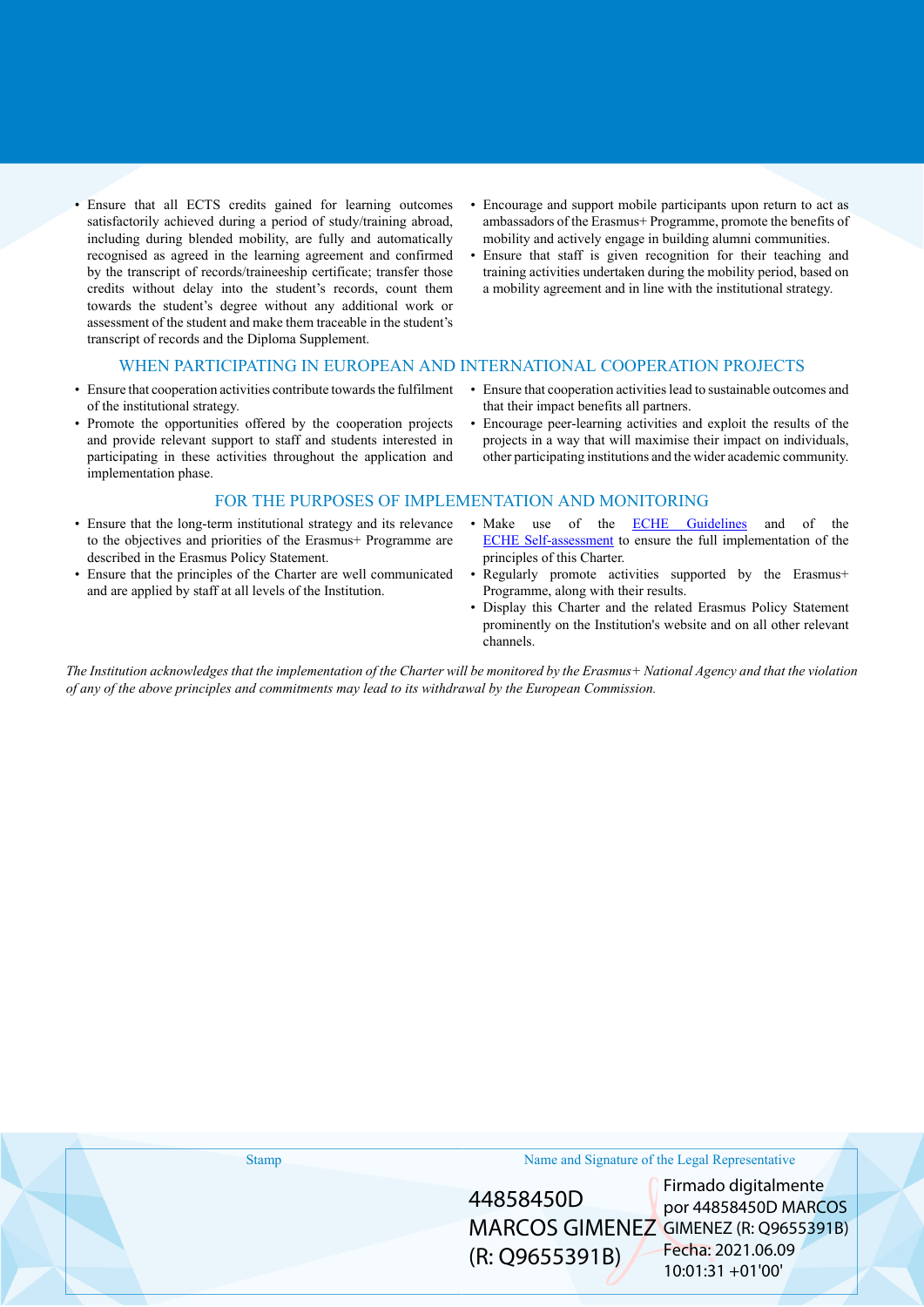

# **CARTA ERASMUS DE EDUCACIÓN SUPERIOR 2021-2027**

**La Comisión Europea concede esta Carta a:**

CIPFP Luis Suñer Sanchis

### **La institución se compromete a:**

- Respetar plenamente los principios de no discriminación, transparencia e inclusión establecidos en el Programa Erasmus+.
- Garantizar la igualdad y la equidad en el acceso y en las oportunidades a los participantes actuales y futuros de todos los orígenes, prestando especial atención a la inclusión de las personas con menos oportunidades.
- Garantizar de forma automática el reconocimiento completo de todos los créditos (sobre la base del Sistema Europeo de Transferencia y Acumulación de Créditos, ECTS) obtenidos por los resultados de aprendizaje alcanzados satisfactoriamente durante un período de estudios o prácticas en el extranjero, incluida la movilidad combinada.
- No cobrar tasas académicas, administrativas, de exámenes o de acceso a los servicios de laboratorio y biblioteca a los estudiantes entrantes, en las movilidades para la obtención de créditos académicos.
- Garantizar la calidad de las actividades de movilidad y de los proyectos de cooperación a lo largo de las fases de solicitud y ejecución.
- Aplicar las prioridades del programa Erasmus+:
	- emprendiendo las medidas necesarias para implementar la gestión digital de la movilidad de acuerdo con las normas técnicas de la iniciativa de la Tarjeta Europea de Estudiante;
	- promoviendo prácticas respetuosas con el medio ambiente en todas las actividades relacionadas con el programa;
	- fomentando la participación en el programa de personas con menos oportunidades;
	- promoviendo el compromiso cívico y animando a los estudiantes y al personal a implicarse como ciudadanos activos antes, durante y después de su participación en una actividad de movilidad o en un proyecto de cooperación.

## AL PARTICIPAR EN ACTIVIDADES DE MOVILIDAD

#### **Antes de la movilidad**

- Garantizar que los procedimientos de selección para las actividades de movilidad sean equitativos, transparentes, coherentes y estén bien documentados.
- Publicar y actualizar periódicamente el catálogo de oferta académica en el sitio web, con suficiente antelación a los períodos de movilidad, de manera que resulte transparente para todas las partes y permita a los estudiantes participantes en la movilidad elegir, correctamente informados, los cursos que vayan a realizar.
- Publicar y actualizar periódicamente la información sobre el sistema de calificación utilizado y las tablas de distribución de calificaciones para todos los programas de estudios. Garantizar que los estudiantes reciban información clara y transparente sobre los procedimientos para el reconocimiento y la conversión de calificaciones.
- Llevar a cabo actividades de movilidad para estudios y docencia exclusivamente en el marco de acuerdos previos entre instituciones que establezcan los cometidos y las responsabilidades de las distintas partes, así como su compromiso de adoptar criterios de calidad comunes para la selección, preparación, recepción, apoyo e integración de los participantes en la movilidad.

### **Durante la movilidad**

- Garantizar la igualdad de trato académico y la calidad de los servicios para los estudiantes entrantes.
- Promover medidas que garanticen la seguridad de los participantes en movilidades salientes y entrantes.
- Integrar a los participantes en movilidades entrantes en la comunidad estudiantil en general y en la vida cotidiana de
- Garantizar que los participantes en movilidades salientes estén bien preparados para sus actividades en el extranjero, incluida la movilidad combinada, poniendo en marcha actividades para lograr la competencia lingüística en el nivel que sea necesario y desarrollar sus competencias interculturales.
- Garantizar que la movilidad de los estudiantes y del personal se base en acuerdos de aprendizaje y de movilidad, respectivamente, validados previamente por las instituciones o empresas de origen y de acogida y los participantes en la movilidad.
- Proporcionar apoyo activo a los participantes en movilidades entrantes en la búsqueda de alojamiento.
- Proporcionar asistencia para la obtención de visados, cuando sea necesario, a los participantes en movilidades entrantes y salientes.
- Proporcionar asistencia para la contratación de seguros, cuando sea necesario, a los participantes en movilidades entrantes y salientes.
- Garantizar que los estudiantes conozcan sus derechos y obligaciones, tal como se definen en la Carta del Estudiante Erasmus.
- Proporcionar mecanismos adecuados de tutoría y apoyo para los participantes en la movilidad, incluidos los que realizan una movilidad combinada.
- Proporcionar apoyo lingüístico adecuado a los participantes en movilidades entrantes.

Erasmus+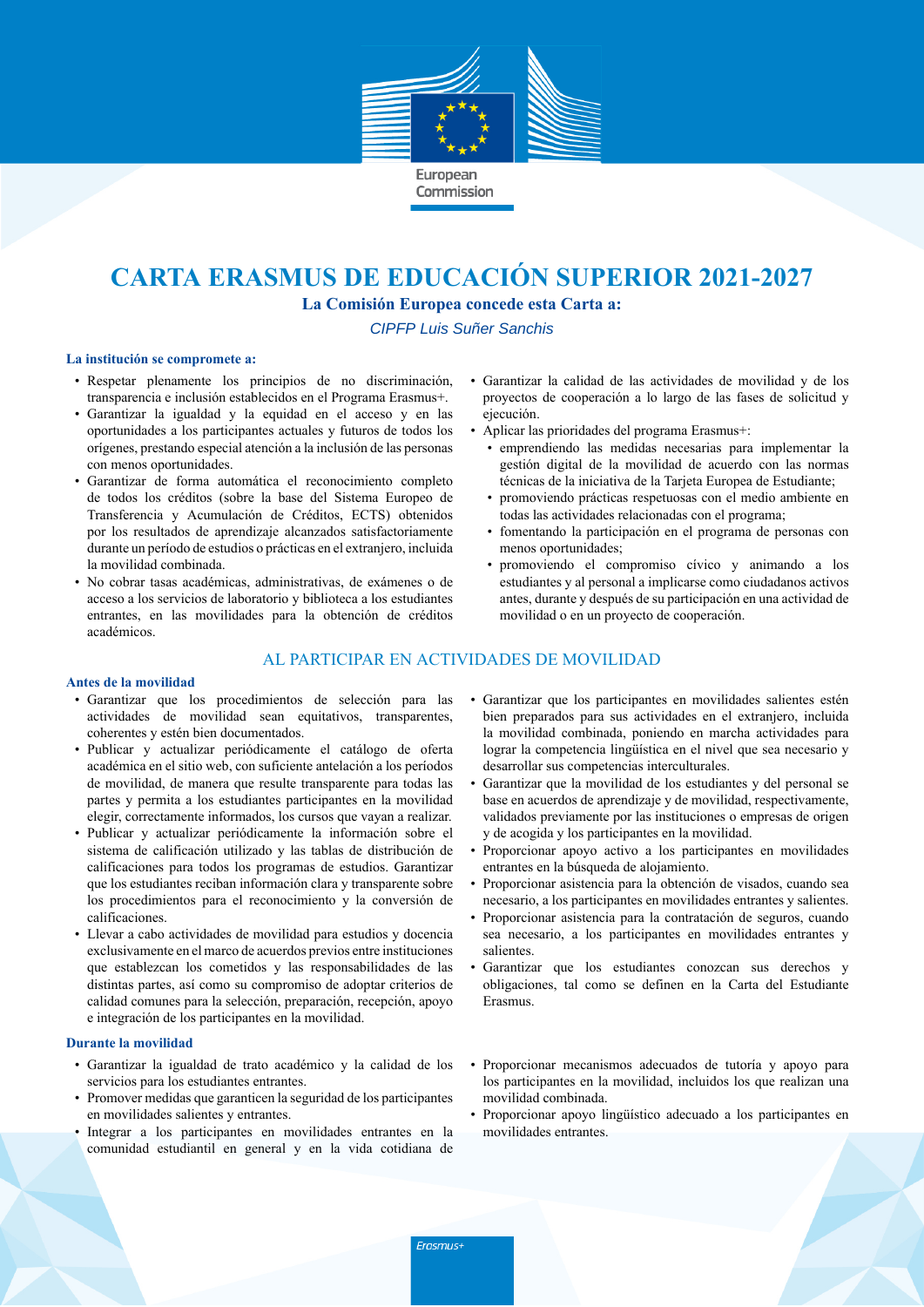la institución. Animarles a que actúen como embajadores del programa Erasmus+ y a que compartan sus experiencias de movilidad.

### **Después de la movilidad**

- Proporcionar a los estudiantes en movilidades entrantes y a sus instituciones de origen certificaciones académicas que contengan una relación completa, exacta y puntual de sus resultados al final del período de movilidad.
- Garantizar que todos los créditos ECTS adquiridos por resultados de aprendizaje alcanzados satisfactoriamente durante un período de estudios o prácticas en el extranjero, incluida la movilidad combinada, se reconozcan plena y automáticamente según lo dispuesto en el acuerdo de aprendizaje y se confirmen mediante la certificación académica o de las prácticas; transferir sin demora dichos créditos al expediente del alumno, tenerlos en cuenta para la obtención de la titulación sin ningún trabajo o evaluación adicional del alumno y hacerlos constar en su certificación académica y en el Suplemento Europeo al Título.
- Garantizar la inclusión de las actividades de movilidad de estudios o prácticas completadas satisfactoriamente en el historial académico del alumno (el Suplemento Europeo al Título).
- Alentar y apoyar a los participantes en la movilidad para que actúen a su vuelta como embajadores del programa Erasmus+, promuevan los beneficios de la movilidad y participen activamente en la creación de comunidades de antiguos alumnos.
- Garantizar que el personal obtenga reconocimiento por las actividades de docencia y formación que, sobre la base de un acuerdo de movilidad y en consonancia con la estrategia institucional, hayan llevado a cabo durante su período de movilidad.

## AL PARTICIPAR EN PROYECTOS DE COOPERACIÓN EUROPEOS E INTERNACIONALES

- Garantizar que las actividades de cooperación contribuyan al cumplimiento de la estrategia institucional.
- Promover las oportunidades que ofrecen los proyectos de cooperación y proporcionar el apoyo pertinente al personal y a los estudiantes interesados en participar en estas actividades a lo largo de la fase de solicitud y ejecución.
- Garantizar que las actividades de cooperación conduzcan a resultados sostenibles y que su impacto beneficie a todos los socios.
- Fomentar las actividades de aprendizaje entre pares y aprovechar los resultados de los proyectos maximizando su impacto en las personas, en las demás instituciones participantes y en la comunidad académica en sentido amplio.

## A EFECTOS DE LA EJECUCIÓN Y EL SEGUIMIENTO

- Garantizar que la estrategia institucional a largo plazo y su pertinencia para los objetivos y prioridades del programa Erasmus + se describan en la Declaración de Política Erasmus.
- Garantizar que se hayan comunicado bien los principios de la Carta y que el personal los aplique en todos los niveles de la institución.
- Hacer uso de la [Guía de los principios y compromisos de la ECHE,](https://ec.europa.eu/programmes/erasmus-plus/sites/erasmusplus/files/files/resources/charter-annotated-guidelines-Feb2020_en.pdf) y de la [Herramienta de autoevaluación de la ECHE](https://ec.europa.eu/programmes/erasmus-plus/eche/start_en), para garantizar la plena ejecución de los principios de la Carta.
- Promover regularmente actividades respaldadas por el programa Erasmus+, así como sus resultados.
- Publicar la presente Carta y la Declaración de Política Erasmus de manera destacada en el sitio web de la institución y en todos los demás canales pertinentes.

La institución reconoce que la Agencia Nacional Erasmus+ supervisará la implementación de la Carta y que la infracción de cualquiera de *los principios y compromisos formulados puede llevar a su retirada por la Comisión Europea.*

|  | Nombre y firma del representante legal<br>Sello |                             |  |                                                                                                                                  |  |  |
|--|-------------------------------------------------|-----------------------------|--|----------------------------------------------------------------------------------------------------------------------------------|--|--|
|  |                                                 | 44858450D<br>(R: Q9655391B) |  | Firmado digitalmente por<br>44858450D MARCOS<br>MARCOS GIMENEZ GIMENEZ (R: Q9655391B)<br>Fecha: 2021.06.09<br>$10:03:52 +01'00'$ |  |  |